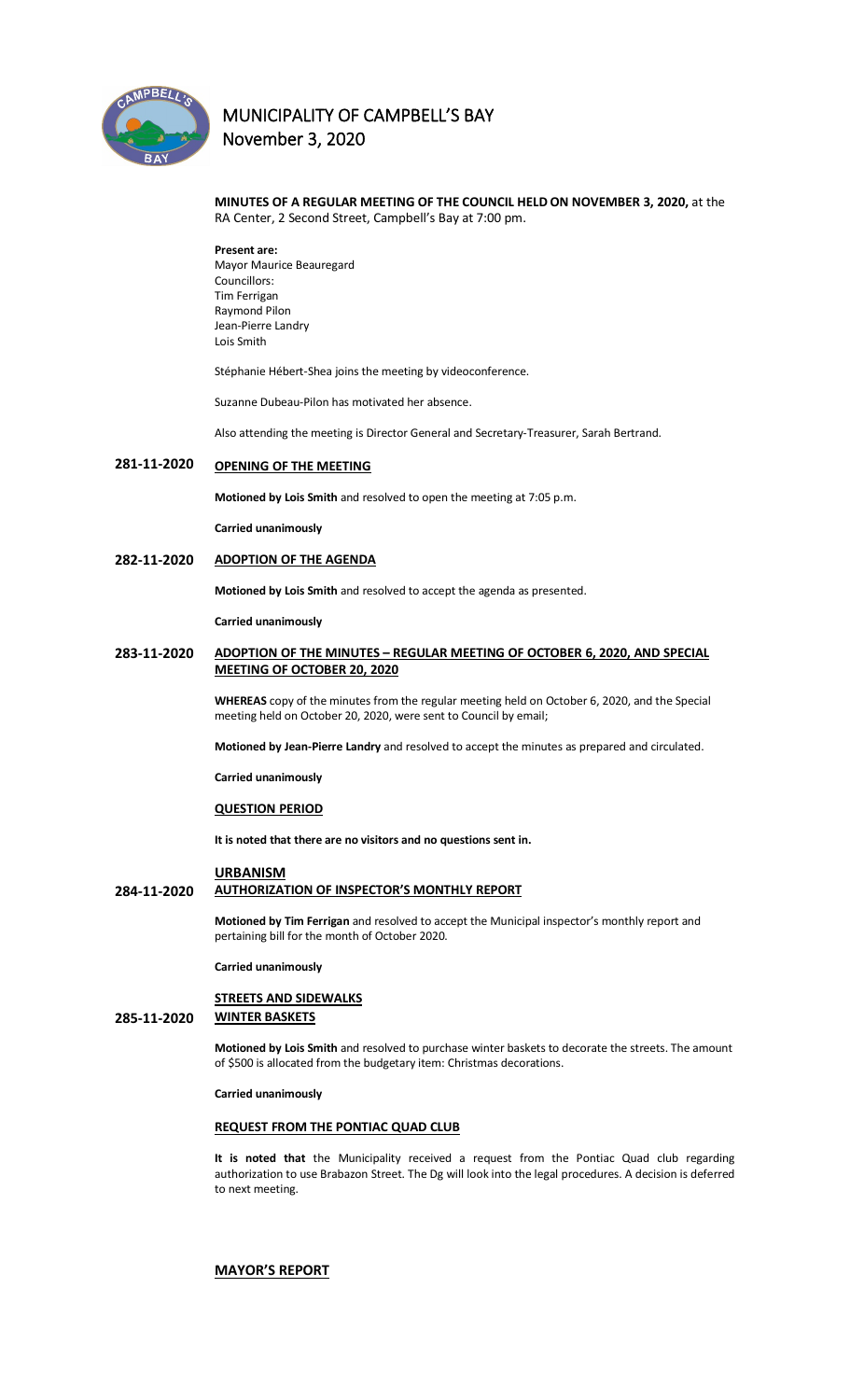

**It is noted that** the Mayor deposits his monthly report.

## **FINANCE**

## **286-11-2020 MONTHLY BILLS**

**Motioned by Tim Ferrigan** and resolved to pay monthly bills as presented on the disbursement sheet of November 3, 2020, in the amount of \$99,890.49.

#### **Carried unanimously**

#### **Certificate of availability**

Sarah Bertrand, Director general of the Municipality of Campbell's Bay, certifies that there are funds available for the above-approved expenses.

Given in Campbell's Bay, this, 3<sup>rd</sup> day of November 2020,

Sarah Bertrand DGST

## **287-11-2020 WATER CONTAMINATION - MUNICIPALITÉ DE CAMPBELL'S BAY C. LES EXTINCTEURS L & S 2006, R.E.M. CHARETTE (2018) LTD ET JAVEL BOIS-FRANCS INC.**

**Whereas** the Municipality has claimed damages of \$18 735.55 in regards to the legal fil: MUNICIPALITÉ DE CAMPBELL'S BAY C. LES EXTINCTEURS L & S 2006, R.E.M. CHARETTE (2018) LTD ET JAVEL BOIS-FRANCS INC;

**Whereas** one of the defendants in the case has offered a settlement of \$7 500 to the Municipality regarding the event of May 18, 2020;

**WHEREAS** Council resolved to accept \$11 000, resolution no 253-10-2020;

**WHEREAS** Javel Bois-Francs counter offered at \$10 000;

**Motioned by Jean-Pierre Landry** and resolved to accept the final offer of \$10 000. This amount is a final agreement between parties, therefore closes the legal file.

**Carried unanimously**

#### **288-11-2020 AUTHORIZATION OF EXPENSE – AUTOMATIC DOOR OPENER FOR RA HALL**

**WHEREAS** the Municipality received a grant from the New Horizon Program to install an automatic door opener at the RA Hall;

**Motioned by Jean-Pierre Landry** and resolved to authorize the expense of \$6800 plus taxes per quote by Eric Pilon Construction for the installation of the automatic door opener.

#### **Carried unanimously**

#### **289-11-2020 AUTHORIZATION OF EXPENSE – AVAYA PHONE SYSTEM**

**Motioned by Lois Smith** and resolved to authorize the amount of \$2064.10 plus taxes for the upgrade of the municipal office automated phone system. The expense is allocated from the budgetary item: Office equipment maintenance. It is also resolved that the amount be transferred from the accumulated surplus ending December 31, 2019.

**Carried unanimously**

## **WATER – SEWAGE – TRANSFER SITE 290-11-2020 2021 BUDGET DATES**

**Motioned by Raymond Pilon** and resolved that the Budget preparation date with Council be December 14, 2020, and that the Budget Special Meeting is held on December 17, 2020, at 7p.m. at the RA Hall.

**Carried unanimously**

#### **291-11-2020 SUPPLY AND DELIVERY OF SALT FOR WATER TREATMENT - 2021**

**Motioned by Tim Ferrigan** and resolved that the Municipality extend the supply and delivery contract for salt with Matériaux JLS for the year 2021 if the margin of increase is no more than 5%.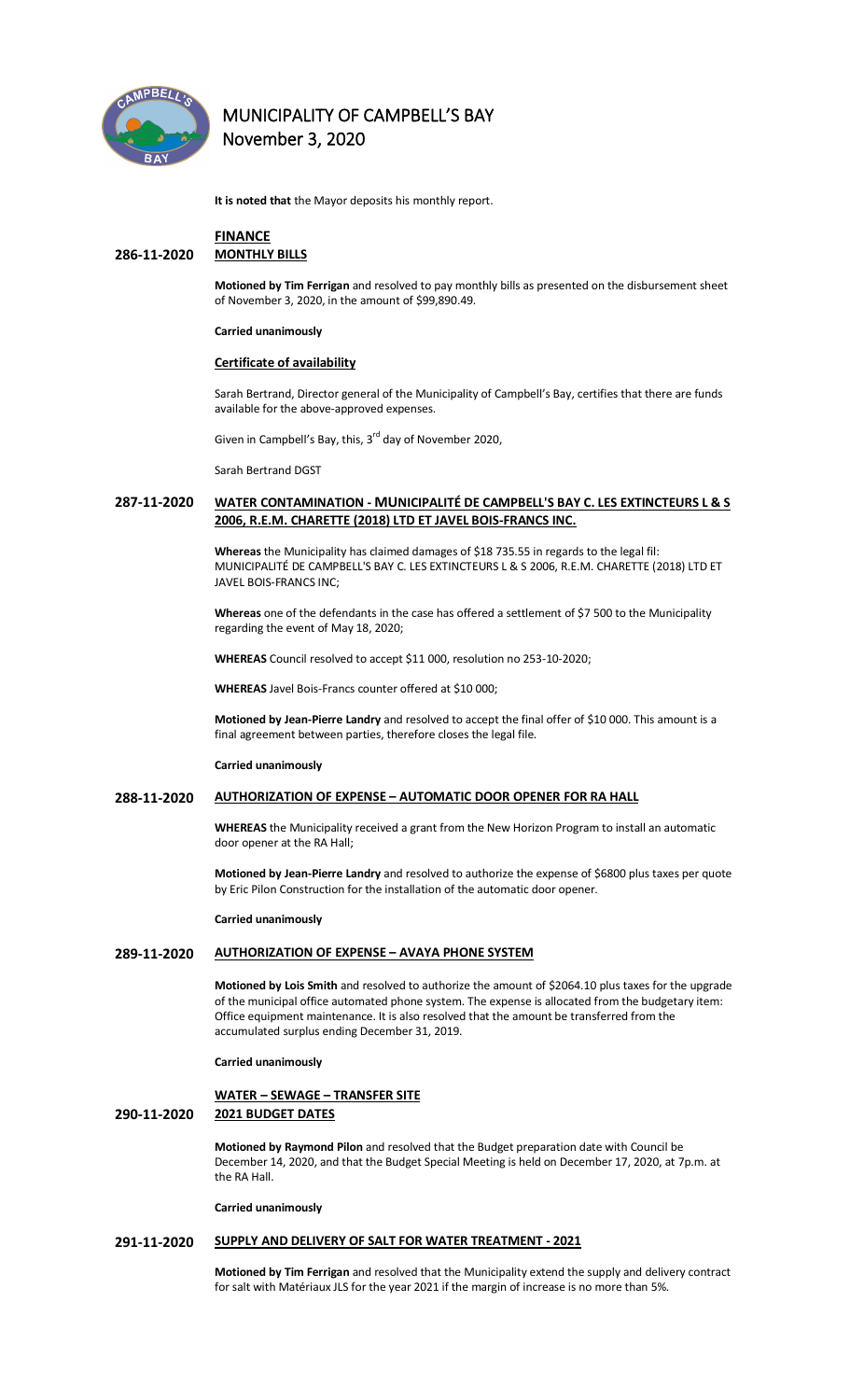

#### **Carried unanimously**

#### **292-11-2020 AGREEMENT WITH SHAWVILLE – DRAIN CAMERA**

**Motioned by Jean-Pierre Landry** and resolved to ask the Municipality of Shawville if they would like to enter into agreement the renting of their drain camera at a daily rate of \$100.

**Carried unanimously**

#### **293-11-2020 SYMPOSIUM EAU AND MEMBERSHIP WITH RESEAU ENVIRONEMENT**

**Motioned by Lois Smith** and resolved to authorize the expense of \$300 for the yearly membership with Reseau Environment and to authorize the expense of \$300 for the virtual participation of the Director General and Water Technician at the annual Symposium Eau. The expense is allocated from the budgetary item: Water softener consultant fees.

**Carried unanimously**

## **PARKS, RA HALL AND RINK 294-11-2020 ESTIMATE FOR ROOF REPAIR FOR BUDGET PREPARATION**

**Motioned by Tim Ferrigan** and resolved to ask Eric Pilon Construction for an estimate for shingles for ½ the roof and an estimate for shingles and tin from Burke sheet metal including installation.

**Carried unanimously** 

#### **295-11-2020 SUPPORT – COUNTRY MUSICIAN APPRECIATION JAMBOREE**

**WHEREAS** Mr. Cletus Ferrigan wishes to organize an appreciation jam session for all musicians that have dedicated their time to provide a virtual COVID-19 relief music jam on Facebook;

**WHEREAS** Mr. Ferrigan wishes to apply for funding that will help him prepare and organize such an event;

**WHEREAS** Council wishes to support Mr. Ferrigan since it is a good idea and much appreciated throughout our community;

**WHEREAS** this event will take place during the Summer Festival in August 2021 at the RA Hall;

**WHEREAS** it is understood that such event will take place according to the health restrictions in place at that time:

## **THEREFORE:**

**Motioned by Lois Smith** and resolved:

**THAT** the Municipality supports Mr. Ferrigan's event;

**THAT** the Municipality authorizes Mr. Ferrigan to apply for funding on behalf of the Municipality;

**THAT** the Municipality is a partner in this event;

**Carried unanimously**

#### **296-11-2020 REQUEST FROM MR. FERRIGAN REGARDING STORAGE OF A PIANO AT THE RA HALL**

**WHEREAS** Mr. Ferrigan has requested that a piano be stored at the RA hall;

**Motioned by Raymond Pilon** and resolved to deny Mr. Ferrigan's request since there is no room to store a piano at the RA Hall, unfortunately.

#### **Carried unanimously**

## **297-11-2020 AUTHORIZATION OF EXPENSE – DERY HIGH-SPEED INTERNET AT THE RA HALL**

**WHEREAS** a high-speed internet connection is required at the RA hall for rentals;

**Motioned by Tim Ferrigan** and resolved to have high-speed internet installed by Dery Telecom at the RA Hall. The expense of \$100 plus taxes per month is allocated from the budgetary item RA hall Maintenance.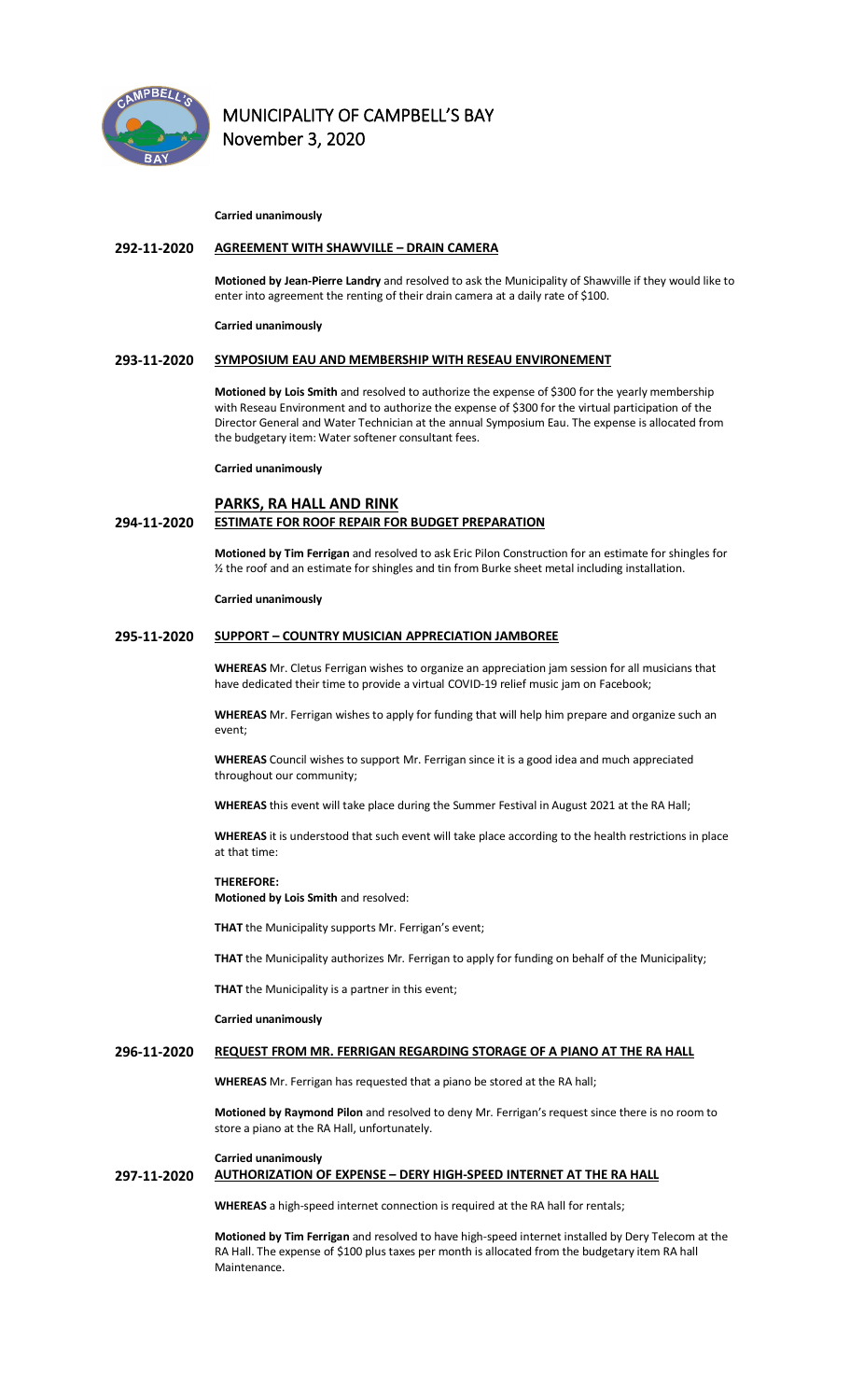

**Carried unanimously**

#### **298-11-2020 CHRISTMAS PARADE**

**WHEREAS** due to the present pandemic and health restrictions in place;

**WHEREAS** many safe COVID-19 alternative activities exist;

**WHEREAS** Council wishes to organize a virtual Santa Claus workshop via Zoom on December 5, 2020;

**WHEREAS** Council will purchase a picture photo background to be installed at the Mural Park stage for anyone wishing to use it for Christmas portraits with family and friends;

**Motioned by Stephanie Hebert-Shea** and resolved to cancel the 2020 Christmas Parade; To purchase a photo background to be installed at the Mural Park stage and another for the virtual Santa workshop sessions via Zoom. The expense of \$500 is allocated from the budgetary item: Christmas Parade.

**Carried unanimously**

## **299-11-2020 CHRISTMAS PARTY**

**WHEREAS** hosting the 2020 Christmas party is not possible due to the health restrictions in place;

**Motioned by Raymond Pilon** and resolved to cancel the 2020 Christmas party for employees and firefighters. **It is also resolved** to purchase a Christmas turkey for all firefighters and employees**.** 

**It is noted that** this will be discussed with the Municipality of Litchfield.

**Carried unanimously**

#### **300-11-2020 MADA ACTION PLAN AND POLICY – OFFER OF SERVICE**

**WHEREAS** the Municipality received a maximum grant of \$10 500 for the implementation of a senior Action Plan and Policy;

**WHEREAS** the Municipality received an Offer of Service from a consultant for support of the elaboration and implementation of the Senior Action Plan and Policy according to the guidelines set forth by the Quebec Government;

#### **THEREFORE**

**Motioned by Jean-Pierre Landry** and resolved to accept the Offer of Service received from EMC Consultante in the amount of \$8000.

**Carried unanimously**

#### **SECURITY**

## **301-11-2020 CHIEFS MONTHLY REPORT – OCTOBER 2020**

**WHEREAS** the Fire Chief prepared his monthly report for the month of October 2020 and it is presented by the Director General;

**Motioned by Stéphanie Hébert-Shea** and resolved to accept the Fire Chief's monthly report as presented.

**Carried unanimously**

### **INFO – RESPONSE FROM MUNICIPALITY OF LITCHFIELD REGARDING OLD PR VEHICLE**

**It is noted that** the Municipality of Litchfield has informed Council that any decisions regarding the PR vehicle remain with the Fire Department since it was purchased by them.

#### **CORRESPONDANCE**

**It is noted that** the correspondence is read to Council

## **302-11-2020 AUTHORIZATION OF EXPENSE – ART PONTIAC**